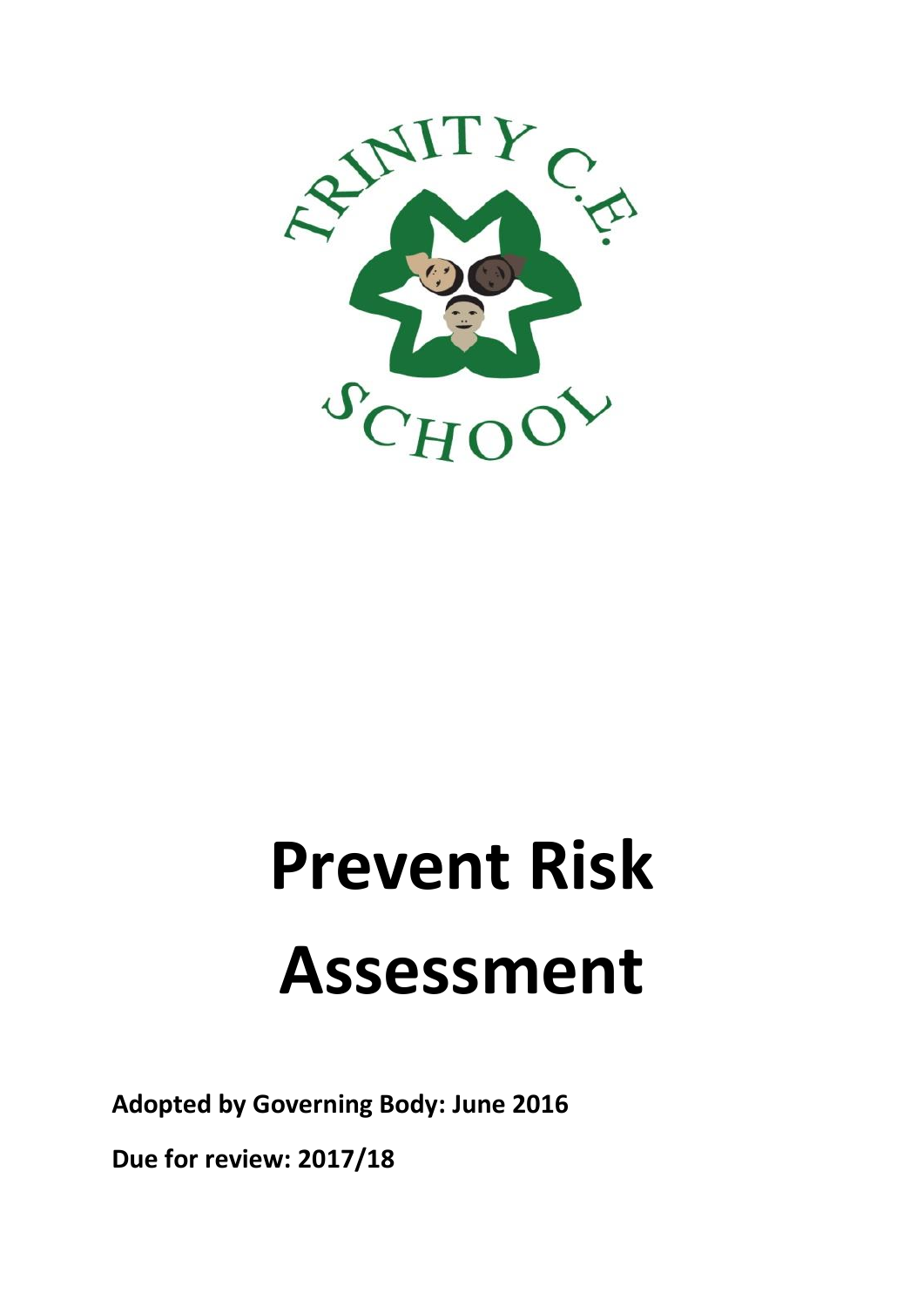# Trinity CE Primary School

Anti-terrorism Act 2015

Prevent Duty Risk Assessment

At Trinity CE Primary School we are tasked, not just with teaching children, developing, knowledge and understanding; another major part of our role is to look after and keep children safe, helping them to develop skills and attitudes that help us to live together in an increasingly diverse society.

Safeguarding is about 'keeping all children safe in education' and promoting the welfare of children. It is defined by the UK Government as –

*'Protecting children from maltreatment; preventing impairment of children's health or development; ensuring that children grow up in circumstances consistent with the provision of safe and effective care; and taking action to enable all children to have the best outcomes'.* 

DfE (2015) Keeping Children Safe

To do this effectively all staff need to know well *'…… the context in which our children live.'*

### **British Values**

**Trinity CE Primary School has a duty to 'actively promote' the fundamental British values of democracy, the rule of law, individual liberty, and mutual respect and tolerance of those with different faiths and beliefs.**

## **Prevent Duty**

- *Section 26, the Prevent duty came into force on the 1st July 2015 and places a duty on specified authorities to have "due regard to the need to prevent people from being drawn into terrorism" and challenge extremist ideas that support or are shared by terrorist groups*
- *Schools are specified authorities for the purpose of the act and the duty applies to ALL schools including organisations covered by the Early Years Foundation years framework*

**Schools are expected to take a "Risk based approach"**

- **All schools, as a starting point, should demonstrate an awareness and understanding of the risk of**
- **Radicalisation in their area.**
- **This risk will vary greatly and can change rapidly; but no school is risk free.**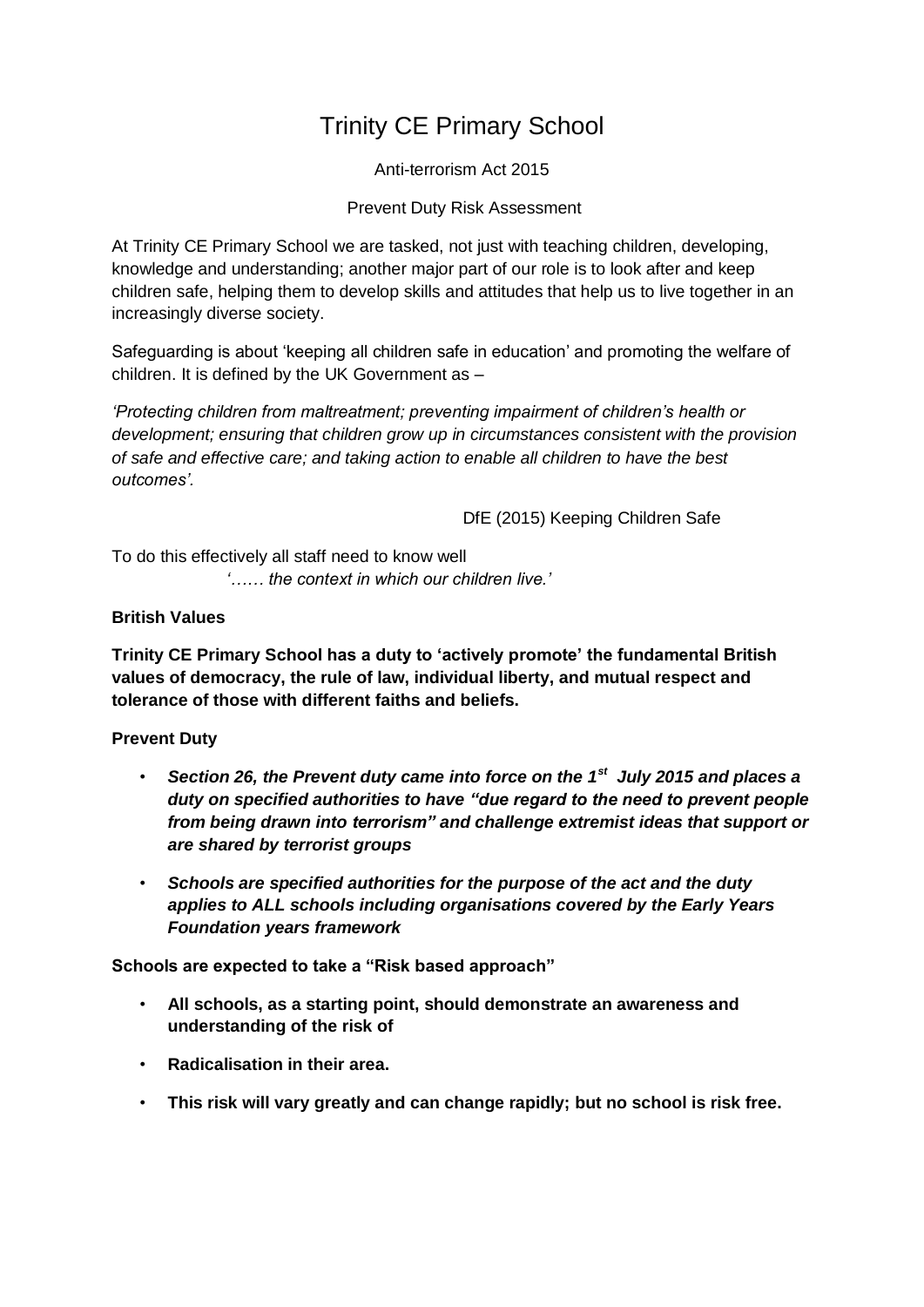## **Prevent Duty Risk Assessment**

**The UK Government have classified the risk of terrorism in the UK as 'Severe'. However, currently Shropshire is considered a low risk area.**

| <b>Compliance Requirements</b>                                                                                                                             | High | Low                       | Any action required                                                  |
|------------------------------------------------------------------------------------------------------------------------------------------------------------|------|---------------------------|----------------------------------------------------------------------|
| The risk to our pupils of being drawn into terrorism has been<br>assessed and is considered to be:                                                         |      | $\boldsymbol{\mathsf{x}}$ |                                                                      |
| The risk to our pupils of being radicalised and supporting                                                                                                 |      | X                         |                                                                      |
| terrorism has been assessed and is considered to be:                                                                                                       |      |                           |                                                                      |
|                                                                                                                                                            |      |                           |                                                                      |
| <b>Training Requirements</b>                                                                                                                               | Yes  | No                        | Any action required                                                  |
| Have all staff been trained to understand the Prevent duty?                                                                                                | X    |                           | <b>Training last</b><br>completed 2/3/16                             |
| Has the role of the Designated lead for child protection been<br>extended to lead on inter-agency liaison in respect of the<br>Prevent duty?               | X    |                           |                                                                      |
| Do all your staff know who to refer to in respect of a child<br>being at risk of radicalisation and extremism?                                             | X    |                           |                                                                      |
| <b>School Policies</b>                                                                                                                                     | Yes  | No                        | Any action required                                                  |
| Does the Child Protection Policy refer to the new duty of the<br>Designated lead and the Prevent guidance?                                                 | X    |                           |                                                                      |
| Does the E-Safety Policy refer to the requirements of the<br>Prevent guidance?                                                                             | X    |                           |                                                                      |
| Has your school got a clear statement about the Prevent duty<br>on your website and in the prospectus?                                                     | X    |                           |                                                                      |
| Does the school have clear guidance on the use of prayer<br>rooms for faith related activity?                                                              |      | X                         | Not required, but<br>guidance would be<br>produced if need<br>arose. |
| Does the school have clear guidance for visitors including<br>faith related visiting speakers?                                                             | X    |                           |                                                                      |
| <b>British Values</b>                                                                                                                                      | Yes  | <b>No</b>                 | Any action required                                                  |
| Has the school got a clear strategy for embedding these<br>values and be able to demonstrate how their work with pupils<br>has been effective in doing so? | X    |                           |                                                                      |
| Our pupils have an understanding of how citizens can<br>influence decision-making through the democratic process                                           | X    |                           |                                                                      |
| Our pupils have an understanding that the freedom to hold<br>other faiths and beliefs is protected in law                                                  | X    |                           |                                                                      |